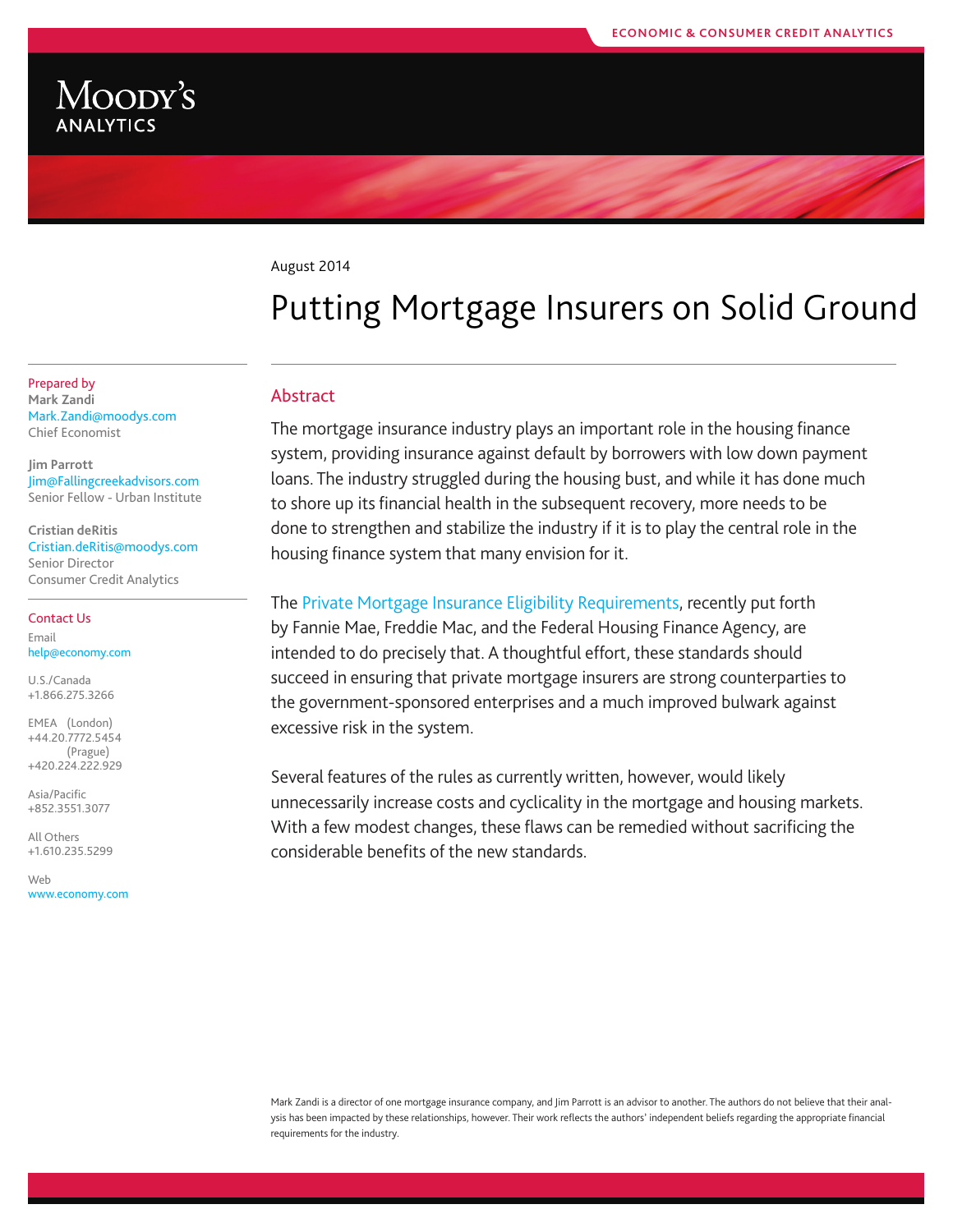# Putting Mortgage Insurers on Solid Ground

By Mark Zandi, Jim parrott AND cRISTIAN DERITIS

The mortgage insurance industry plays an important role in the housing finance system, providing insurance<br>against default by borrowers with low down payment loans. The industry struggled during the housing<br>bust, and while against default by borrowers with low down payment loans. The industry struggled during the housing bust, and while it has done much to shore up its financial health in the subsequent recovery, more needs to be done to strengthen and stabilize the industry if it is to play the central role in the housing finance system that many envision for it.

The [Private Mortgage Insurance Eligibility](http://www.fhfa.gov/PolicyProgramsResearch/Policy/Pages/Draft-Mortgage-Insurance-Eligibility-Requirements-(PMIERs).aspx)  [Requirements](http://www.fhfa.gov/PolicyProgramsResearch/Policy/Pages/Draft-Mortgage-Insurance-Eligibility-Requirements-(PMIERs).aspx), recently put forth by Fannie Mae, Freddie Mac, and the Federal Housing Finance Agency, are intended to do precisely that. A thoughtful effort, these standards should succeed in ensuring that private mortgage insurers are strong counterparties to the government-sponsored enterprises and a much improved bulwark against excessive risk in the system.

Several features of the rules as currently written, however, would likely unnecessarily increase costs and cyclicality in the mortgage and housing markets. With a few modest changes, these flaws can be remedied without sacrificing the considerable benefits of the new standards.

As the MIs take the steps needed to meet the PMIERs, we would expect the GSEs to remove the premium they include on loans with mortgage insurance to cover their assessment of the risk that the MIs ultimately will not be able to pay out claims. These rules should remove that concern, rendering the premium unnecessary and further minimizing the cost increase of the requirements.

### **Financial requirements**

The PMIERs provide a comprehensive set of standards for mortgage insurance companies that do business with the government-sponsored enterprises Fannie Mae and Freddie Mac. State insurance agencies regulate mortgage insurers, but because the bulk of the loans they insure are GSE loans, they must abide by the PMIERs to stay in business.<sup>1</sup> These standards include a broad range of requirements, including the steps that must be taken in starting a new private mortgage insurer, how mortgage insurers should underwrite loans and conduct quality control, and what happens to an insurer that fails to meet the standards.

Most critically, the PMIERs establish financial requirements for operating a mortgage insurer, a key aspect of which is setting the capital the MIs must hold to provide insurance on mortgage loans.

The capital requirements are determined based on the performance of mortgage loans in a stress test, similar to those conducted by the Federal Reserve in its [Comprehensive](http://www.federalreserve.gov/bankinforeg/stress-tests-capital-planning.htm)  [Capital Analysis and Review](http://www.federalreserve.gov/bankinforeg/stress-tests-capital-planning.htm). Mortgage loan performance, and thus the required capital, is determined by a range of factors, including but not limited to loan type, credit score, loan-to-value ratio, vintage, and whether the loan is performing.

The CCAR-like stress test used by the PMIERs as a basis for the MIs' capital requirements mimics the economic conditions of the Great Recession, with appropriately substantial declines in house prices. Although the likelihood of another similar fall in house prices has declined since the housing bust,

the MIs will be much better able to withstand such a scenario if it occurs.

### **Procyclical**

The PMIERs are not without their shortcomings, however. First, the standards as drafted are procyclical. The additional capital charge for nonperforming mortgage loans as delinquencies increase, mortgage insurers are required to hold more capital—may have the beneficial effect of moderately slowing an overheating market, but the effect will become more dramatic, and more problematic, during a time of distress. MIs will be forced to raise significantly more capital at a time when it is more costly, as investors in MI companies will require a higher return to compensate for the greater perceived and actual risks. The need to raise more capital at a higher cost will result in higher mortgage rates and less mortgage credit at just the wrong time.

Exacerbating the problem, under the PMIERs, the MIs' capital requirements can be changed unilaterally by the GSEs. The enterprises are most likely to increase the requirements during downturns when mortgage credit problems mount, further contributing to the procyclicality.

#### **Higher premiums**

As written, the PMIERs will also increase mortgage insurance premiums more than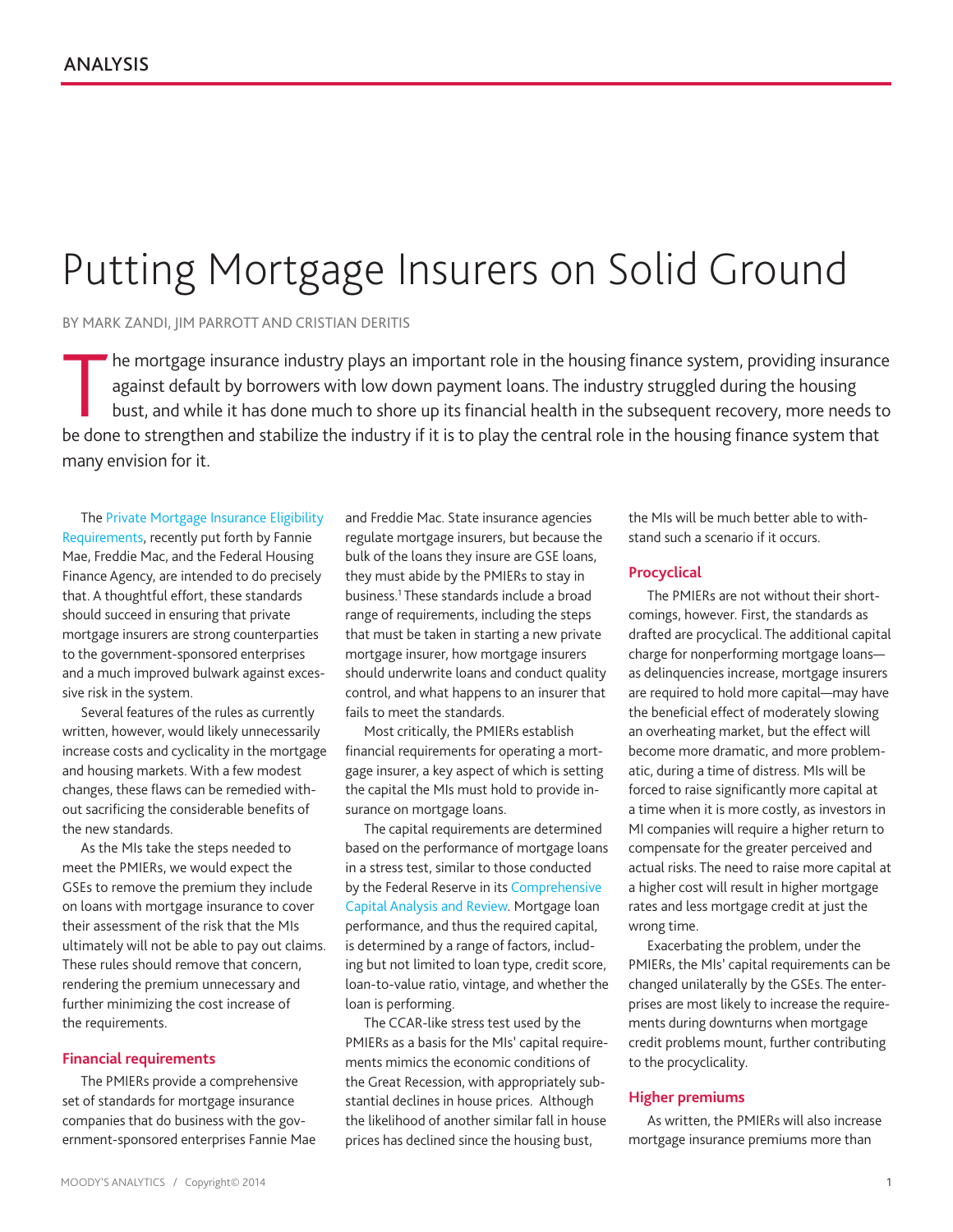

**Chart 1: More Capital For Nonperforming Loans Under PMIERs**



is necessary. There is some disagreement about precisely how the requirements would impact premiums, so it is worth walking through this analysis carefully.

Applied to the types of loans being insured today, the PMIERs will ultimately result in an estimated risk-to-capital ratio, or RTC, for the MI industry of close to 12-to-1. That is, the industry's risk-in-force must be no more than 12 times the capital, or more precisely liquid assets, it holds.<sup>2</sup> Liquid assets include cash, the MIs' investment portfolios of high-quality bonds, and investments in affiliated entities that provide reinsurance to the MI.<sup>3</sup>

The MIs would be required to hold RTC of close to 14:1 for their performing loans. One arrives at this figure by applying the capital charges outlined in the draft PMIERs to the performing loans in an MI loan portfolio consistent with current lending.4 The required RTC falls to 12:1 after accounting

proximately twothirds of the risk-

for their nonperforming loans.<sup>5</sup> One arrives at this figure by applying the capital charges for nonperforming loans provided by the draft PMIERs to the same MI loan portfolio. The capital charge on the MIs' distribution of nonperforming loans equals ap-

in-force on these loans (see Chart 1).<sup>6</sup>

For MI companies that have begun operating since the housing bust and thus have few delinquencies, they would need only a 14:1 RTC over the near term. As their loans season and delinquencies increase, their capital requirements will align more with the 12:1 RTC that will be required of the legacy MI companies.<sup>7</sup>

To determine the effect that these requirements would have on current premiums, one must compare them to the current regime. Most importantly, one must compare the PMIERs' capital charges for nonperforming loans to the industry's current practice of loan loss reserving. There are two key differences between these two regimes. First, the PMIERs assume a stress scenario, whereas MIs reserve for losses assuming the economic environment they happen to be in at the time. Therefore, in typical times there

Table 1: Private Mortgage Insurance Industry

*As of Mar 2014*

|              | Insurance-in-force<br>\$ bil | Risk-to-capital<br>ratio |
|--------------|------------------------------|--------------------------|
| Arch         | 21.2                         | 9.1                      |
| Essent       | 34.8                         | 16.1                     |
| Genworth     | 109.1                        | 18.7                     |
| <b>MGIC</b>  | 157.9                        | 15.3                     |
| NMI          | 0.5                          | 0.9                      |
| Radian       | 162.4                        | 19.2                     |
| UGC          | 150.9                        | 17.9                     |
| <b>Total</b> | 636.8                        | 16.8                     |

Note: Risk-to-capital in this table is under current definition and not under PMIERs. Source: Moody's Analytics

will be a substantial difference between them. Second, MIs' loss reserves on a given loan are based on the likely outcome and cost of its current delinquency only: Either the loan cures or goes to claim. The PMIERs, on the other hand, factor in the cost where the delinquency cures but later re-defaults and then goes to claim. As with the first difference, this inevitably leads to higher estimated costs against which to reserve.

The impact of these differences is clear when assessed in an historical context. In the typical market of the early 2000s, MI loss reserving resulted in a capital charge of less than 30% of the risk-in-force on nonperforming loans. The PMIERs, on the other hand, would have required capital levels of 67% against the same loans, as it would be accounting for a different outcome and assuming a different economic environment. As we entered into precisely such an environment in the Great Recession, the MIs' traditional loss reserving practices adjusted somewhat, requiring a higher charge of around 45%, but this is still substantially less than the 75% required under PMIERs.

The standard proposed in the PMIERs is more than twice as robust as the 25:1 RTC historically required by state insurance laws, and significantly stronger than the industry's current 17:1 RTC (see Table 1).

Depending on how competition in the industry shakes out, and assuming the industry maintains its historical after-tax return on capital of 13%, exclusive of investment income, the average premium increase across all loans insured by the MI industry would be as much as 15 basis points (see Table 2). Mortgage insurance premiums would rise much more for less-creditworthy borrowers since more capital must be held against riskier loans. MI premiums on a 95% LTV loan to a borrower with a 700 credit score would rise by as much as 27 basis points, and by 64 basis points for a borrower with a 650 score. The MI premium increase for borrowers with scores below 680 would be so significant that an FHA loan would be more affordable for most (see Table 3).<sup>9</sup>

While the increase in capital requirements is clearly warranted, there are certain features of the requirements as currently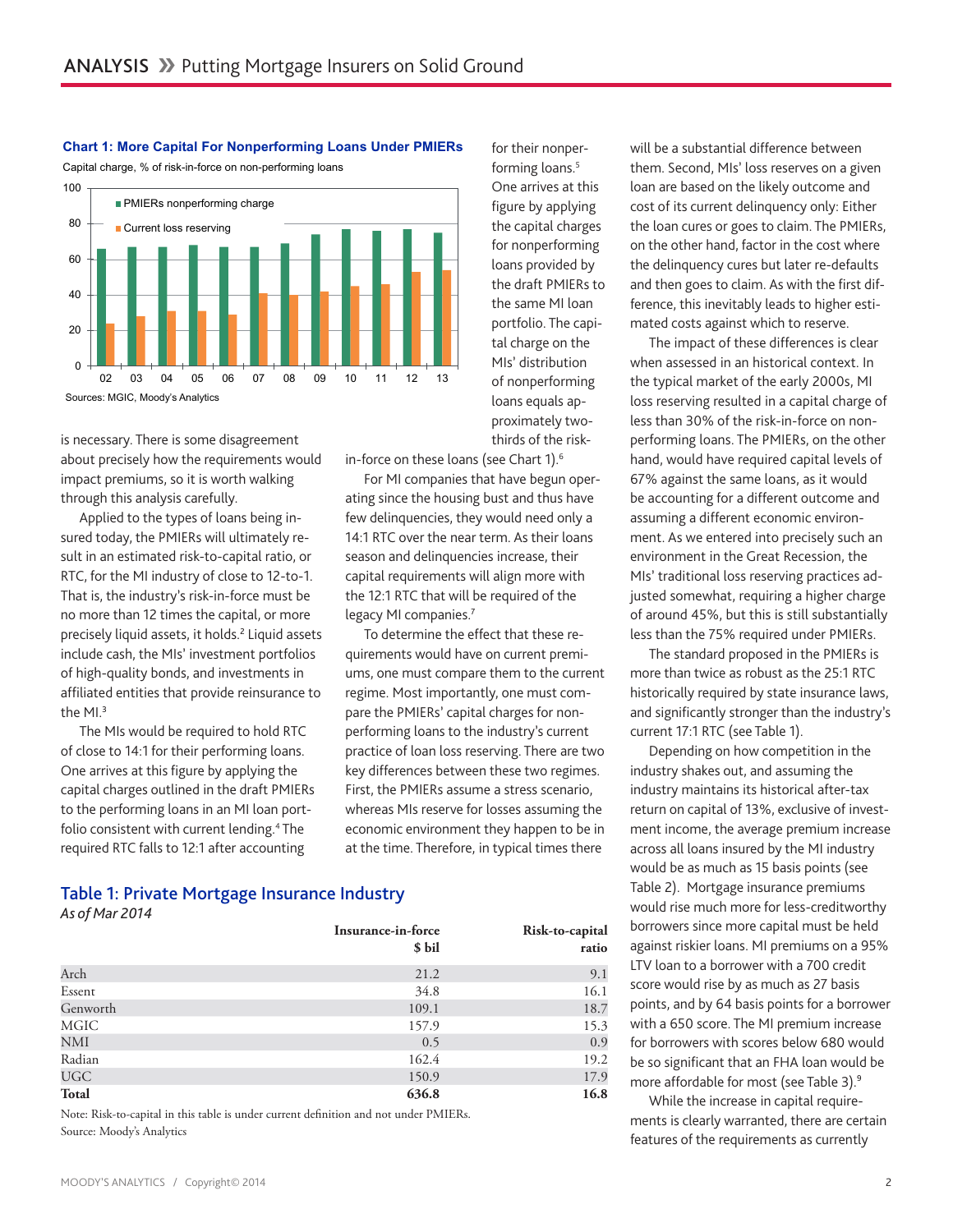### Table 2: PMIERs Impact on Private Mortgage Insurance Premiums

### Current private MI assets

|     | MI premium, bps |     |     | Risk-to-capital |      |     | Net assets required, % of risk-in-force |      |
|-----|-----------------|-----|-----|-----------------|------|-----|-----------------------------------------|------|
|     | 90              | 95  |     | 90              | 95   |     | 90                                      | 95   |
| 650 | 71              | 115 | 650 | 14.1            | 10.4 | 650 | 7.1%                                    | 9.6% |
| 700 | 57              | 89  | 700 | 17.5            | 13.5 | 700 | 5.7%                                    | 7.4% |
| 750 | 44              | 62  | 750 | 22.7            | 19.4 | 750 | 4.4%                                    | 5.2% |
| 800 | 39              |     | 800 | 25.6            | 22.2 | 800 | 3.9%                                    | 4.5% |
|     | $In-force =$    |     |     | $In-force =$    | 17.5 |     | $In-force =$                            | 5.7% |

### PMIERs asset requirements

|     | Risk-to-capital           |      |     | Net assets required, % of risk-in-force |         |                                 | Risk-to-capital |                             |     | Net assets required, % of risk-in-force |       |
|-----|---------------------------|------|-----|-----------------------------------------|---------|---------------------------------|-----------------|-----------------------------|-----|-----------------------------------------|-------|
|     | No delinquency adjustment |      |     | No delinquency adjustment               |         | <b>Adjusted for delinquency</b> |                 | With delinguency adjustment |     |                                         |       |
|     | 90                        |      |     | 90                                      | 95      |                                 | 90              |                             |     | 90                                      | 95    |
| 650 | 7.9                       | 5.9  | 650 | 12.7%                                   | 16.9%   | 650                             | 6.4             | 5.0                         | 650 | 15.7%                                   | 20.2% |
| 700 | 3.3                       | 9.8  | 700 | 7.5%                                    | 10.2%   | 700                             | 11.2            | 8.5                         | 700 | 8.9%                                    | 11.8% |
| 750 | 23.3                      | 16.  | 750 | 4.3%                                    | $6.0\%$ | 750                             | 20.4            | 15.2                        | 750 | 4.9%                                    | 6.6%  |
| 800 | 40.0                      | 27.8 | 800 | 2.5%                                    | 3.6%    | 800                             | 34.5            | 25.0                        | 800 | 2.9%                                    | 4.0%  |
|     | In-force $=$              | 13.8 |     | $In-force =$                            | $2\%$   |                                 | In-force $=$    | 11.9                        |     | In-force $=$                            | 8.4%  |

| With delinquency adjustment |              |       |  |  |
|-----------------------------|--------------|-------|--|--|
|                             | 90           | 95    |  |  |
| 650                         | 15.7%        | 20.2% |  |  |
| 700                         | 8.9%         | 11.8% |  |  |
| 750                         | 4.9%         | 6.6%  |  |  |
| 800                         | 2.9%         | 4.0%  |  |  |
|                             | $In-force =$ | 8.4%  |  |  |
|                             |              |       |  |  |

### Private MI premium impact from adopting PMIERs

| Change in MI premium, bps<br>No delinquency adjustment |              | Change in MI premium, bps<br>With delinquency adjustment |     |              |     |
|--------------------------------------------------------|--------------|----------------------------------------------------------|-----|--------------|-----|
|                                                        | 90           |                                                          |     | 90           |     |
| 650                                                    | 28           | 44                                                       | 650 | 43           | (2) |
| 700                                                    |              |                                                          | 700 | 16           |     |
| 750                                                    | -            |                                                          | 750 |              |     |
| 800                                                    | -            | -                                                        | 800 | - 1          |     |
|                                                        | $In-force =$ |                                                          |     | $In-force =$ |     |

### **Assumptions**

| Coverage percentage (90% and 95% LTV)              | 25% | 30% |
|----------------------------------------------------|-----|-----|
| Capital for nonperforming loans (% of RIF)         | 67% |     |
| Expected combined ratio                            | 50% |     |
| Before-tax return on capital (x investment income) | 20% |     |
| After-tax return on capital (35% tax rate)         | 13% |     |

### **Hypothetical nonperforming loan rate**

| (90 days and over), % of in-force |      |      |  |  |  |
|-----------------------------------|------|------|--|--|--|
|                                   | 90   | 95   |  |  |  |
| 650                               | 5.6% | 6.6% |  |  |  |
| 700                               | 2.3% | 2.9% |  |  |  |
| 750                               | 0.9% | 1.0% |  |  |  |
| 800                               | 0.6% | 0.6% |  |  |  |

| Hypothetical MI insurance-in-<br>force distribution |     |     | Hypothetical risk in-force<br>distribution |     |  |
|-----------------------------------------------------|-----|-----|--------------------------------------------|-----|--|
|                                                     |     |     |                                            |     |  |
| 650                                                 | 6%  | 5%  | 6%                                         | 6%  |  |
| 700                                                 | 19% | 16% | 17%                                        | 18% |  |
| 750                                                 | 24% | 18% | 22%                                        | 20% |  |
| 800                                                 | 7%  | 5%  | 6%                                         | 6%  |  |

Source: Moody's Analytics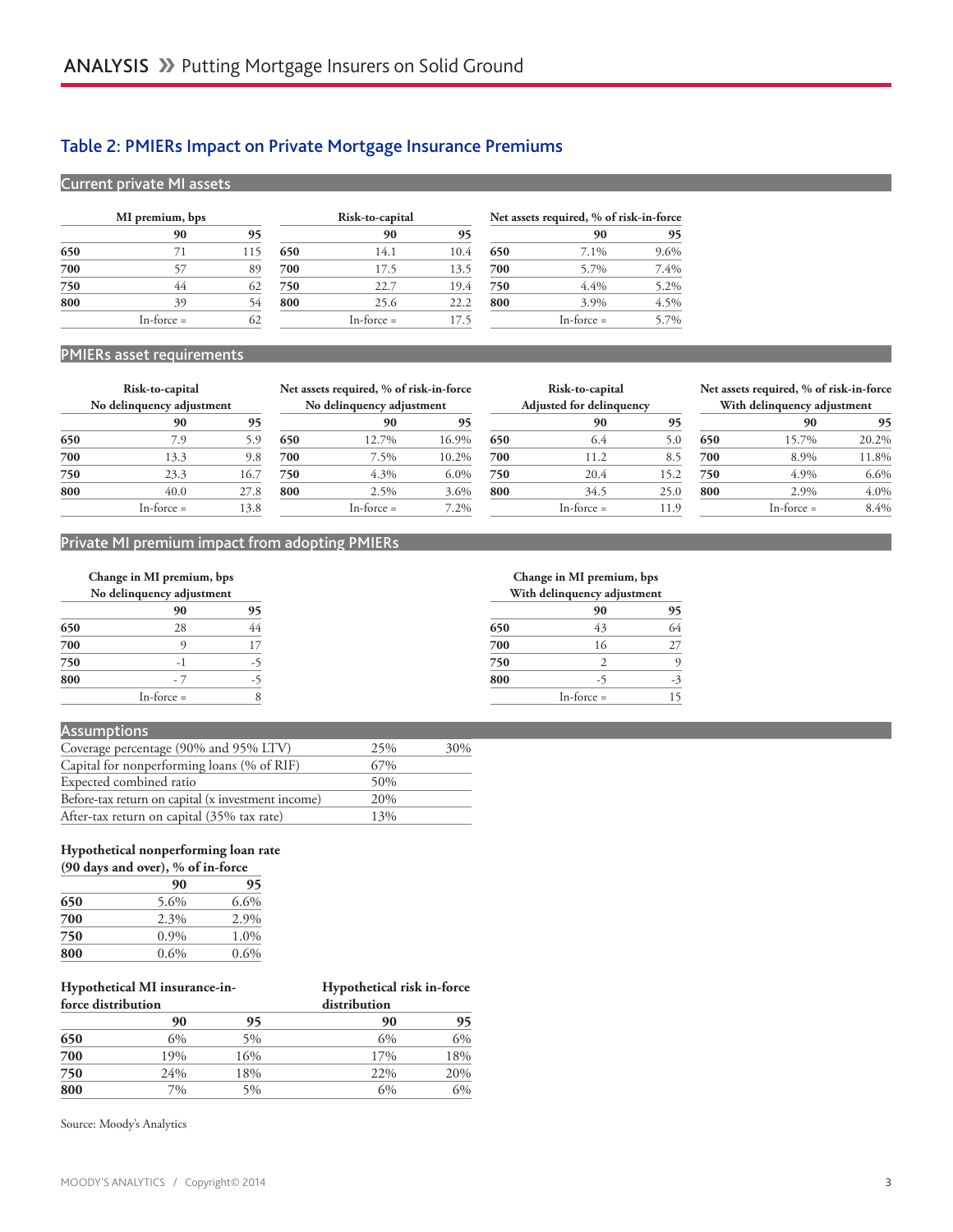drafted that will increase mortgage insurance premiums unnecessarily, running counter to the aim of policymakers, including the FHFA, to encourage greater use of private capital in housing finance.<sup>10</sup>

### **Count future premiums**

The cost and procyclicality of the PMIERs could be reduced without unduly compromising their strength by making a few modest changes. Most important, the MIs should be permitted to count some portion of their future premiums as liquid assets to be counted toward their capital requirements.

MI premiums are contractual; they must be paid or there is no insurance coverage. Defaults will rise and premiums will decline in a downturn, but this is only an argument against allowing all future premiums as liquid assets, not any.<sup>11</sup>

A reasonable approach would be for PMIERs to allow MIs to count two future premium renewals on insured loans, half of the four renewals generally expected on a loan, toward their liquid assets. PMIERs already allow this for pre-2009 loans, but it should be permitted for all vintages of loans.<sup>12</sup>

To protect against overreliance on this asset, future premiums should not be permitted to count for more than one-third of the MIs' capital structure, and should not be counted at all if the MIs' nonpremium liquid assets fall below the \$400 million minimum necessary to be an approved mortgage insurer. The MIs would be on solid financial ground, as at least two-thirds of their capital structure would be hard, liquid current assets, and the allowed premium stream would be realized over a two-year period, well before it is needed.

It is also important that future premiums be counted similarly for single and monthly premium policies to keep them on a common footing. While insurers receive single premiums up front, they earn them over time, and only premiums likely to be earned over the next couple of years should be counted. Any unearned premium reserve should also be treated in the same way, as some premiums may be refunded.

In the housing bust, three mortgage insurers were placed in runoff by their state

regulators and paid Fannie and Freddie on only a partial basis.<sup>13</sup> As of the end of 2013, two MIs remain in runoff with close to \$2 billion in deferred payment obligations. The GSEs appropriately want to avoid this in a future housing bust, but this can be avoided by not allowing future premiums to count for more than one-third of liquid assets, and not counting them at all if nonpremium liquid assets fall below the level necessary to be an MI.

Worries that allowing premium credit would create an incentive for an MI to insure more loans on uneconomic terms to inflate premium income seem misplaced. An MI that insures more new loans must also hold

### more liquid assets. Thus, the only way this strategy would help the MIs meet their financial requirements is if the premium credit exceeds the asset requirement for the new lending. Limiting the premium credit as proposed ensures this will never be the case.

Counting some future premiums would significantly reduce the increase of the average MI premium across all loans being made today, although premiums would still rise for higher-risk borrowers: A borrower with a 650 credit score and a 95% LTV would still experience as much as a 24 basis point increase, less than half of the increase without this change (see Table 4).

### **Provide relief for seasoning**

The cost and procyclicality of the PMIERs could also be reduced by allowing for some

### Table 3: Conventional or FHA Mortgage?

*Based on a \$220,000 purchase price, 30-yr fixed, standard MI coverage*

|          |              | Post-            |
|----------|--------------|------------------|
| 95% LTV: | Current      | <b>PMIERs</b>    |
| 760+     | Conventional | Conventional     |
| 740      | Conventional | Conventional     |
| 720      | Conventional | Conventional     |
| 700      | Conventional | <b>FHA</b>       |
| 680      | Conventional | <b>FHA</b>       |
| 660      | <b>FHA</b>   | <b>FHA</b>       |
| 640      | <b>FHA</b>   | <b>FHA</b>       |
| 620      | <b>FHA</b>   | <b>FHA</b>       |
| 90% LTV: |              |                  |
| 760+     | Conventional | Conventional     |
| 740      | Conventional | Conventional     |
| 720      | Conventional | Conventional     |
| 700      | Conventional | Conventional/FHA |
| 680      | Conventional | Conventional/FHA |
| 660      | Conventional | <b>FHA</b>       |
| 640      | Conventional | <b>FHA</b>       |
| 620      | Conventional | <b>FHA</b>       |
| 85% LTV: |              |                  |
| 760+     | Conventional | Conventional     |
| 740      | Conventional | Conventional     |
| 720      | Conventional | Conventional     |
| 700      | Conventional | Conventional     |
| 680      | Conventional | Conventional     |
| 660      | Conventional | Conventional/FHA |
| 640      | Conventional | <b>FHA</b>       |
| 620      | Conventional | <b>FHA</b>       |
|          |              |                  |

Source: Moody's Analytics

capital relief for seasoned loans. The risk of performing loans declines as they age, as home values typically increase and borrowers identify themselves as less likely to default. Less capital should thus be held against performing loans as they age.

Applying seasoning factors on performing loans also allows for the appropriate allocation of capital across loans. Reserving for delinquent loans and ultimately paying claims effectively shifts the allocation of capital from lower-risk performing loans to higher-risk delinquent loans and paid claims. The requirements should account for this appropriate shift with a reduction of that capital required for the performing loans. This can be accomplished through seasoning.

The seasoning factors could be as simple as reducing capital with each year of perfor-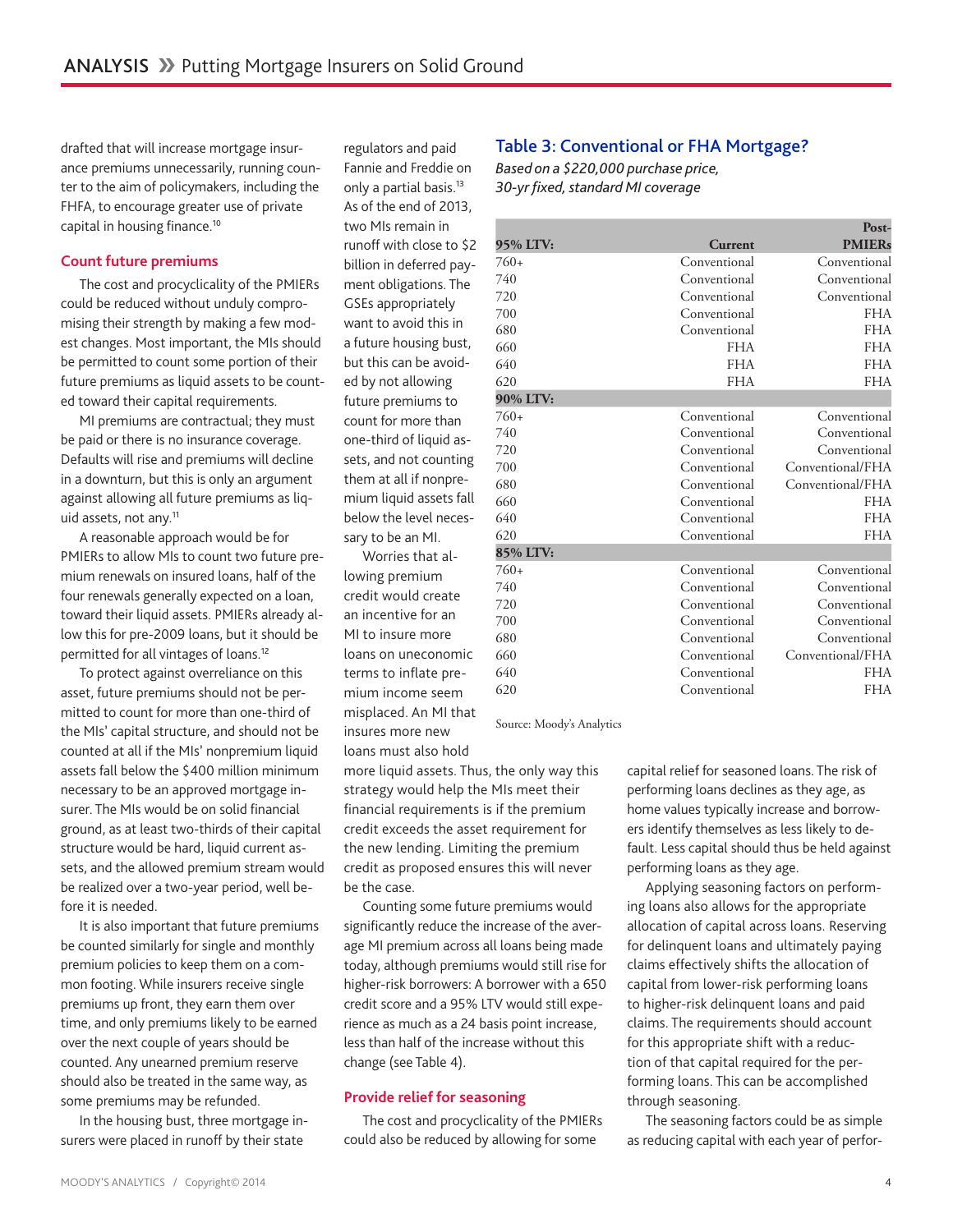### Table 4: Private MI Premium Impact From Adopting PMIERs With Some Future Premiums Allowed

| Premium multiple, % of risk-in-force |              |         | Premium cap, % of risk-in-force |              |      | Premium allowed, % of risk-in-force |              |      |
|--------------------------------------|--------------|---------|---------------------------------|--------------|------|-------------------------------------|--------------|------|
|                                      | 90           |         |                                 | 90           |      |                                     | 90           | 95   |
| 650                                  | .6%          | 7.5%    | 650                             | 5.2%         | 6.7% | 650                                 | 5.2%         | 6.7% |
| 700                                  | 4.7%         | $6.1\%$ | 700                             | 2.9%         | 3.9% | 700                                 | 2.9%         | 3.9% |
| 750                                  | 3.7%         | 4.3%    | 750                             | .6%          | 2.2% | 750                                 | 1.6%         | 2.2% |
| 800                                  | 3.3%         | 3.8%    | 800                             | $.0\%$       | 1.3% | 800                                 | 1.0%         | 1.3% |
|                                      | $In-force =$ | 4.7%    |                                 | $In-force =$ | 2.8% |                                     | $In-force =$ | 2.8% |

## **Premium cap, % of risk-in-force 90 95 90 95 90 95**  $In-force =$   $4.7\%$   $In-force =$   $2.8\%$   $In-force =$   $2.8\%$

|     | Premium allowed, % of risk-in-force |         |
|-----|-------------------------------------|---------|
|     | 90                                  | 95      |
| 50  | 5.2%                                | 6.7%    |
| 700 | 2.9%                                | 3.9%    |
| '50 | 1.6%                                | $2.2\%$ |
| 800 | 1.0%                                | 1.3%    |
|     | $In-force =$                        | 2.8%    |

### **Net assets required, % of risk-in-force Change in MI premium, bps**

|     | 90           | 95    |     | 90           | 95 |
|-----|--------------|-------|-----|--------------|----|
| 650 | 10.5%        | 13.5% | 650 |              | 24 |
| 700 | $6.0\%$      | 7.9%  | 700 |              | 3  |
| 750 | 3.3%         | 4.4%  | 750 | -0           | -4 |
| 800 | 1.9%         | 2.7%  | 800 | $-10$        |    |
|     | $In-force =$ | 5.6%  |     | $In-force =$ |    |

|            |       |     | ຼ | . .<br>. .   |       |
|------------|-------|-----|---|--------------|-------|
| 90         | 95    |     |   | 90           | 95    |
| 10.5%      | 13.5% | 650 |   | 17           | 24    |
| $6.0\%$    | 7.9%  | 700 |   |              | 3     |
| 3.3%       | 4.4%  | 750 |   | -ი           | -4    |
| 1.9%       | 2.7%  | 800 |   | $-10$        | $-11$ |
| In-force = | 5.6%  |     |   | $In-force =$ |       |

### **Assumptions**

Premium multiple allowed = 2.1 times annual premium Premium limit = 33% of required assets

Source: Moody's Analytics

mance, or a bit more involved, factoring in house price changes for instance.<sup>14</sup>

### **Reduce GSE discretion**

A third critical step would be reducing the GSEs' complete discretion to modify the capital requirements. Some flexibility in setting the requirements is appropriate given potential changes in the risk dynamics of insured loans, but the unfettered discretion provided in the rules is unnecessary and comes at too great a cost.

Investors will require a higher return given their uncertainty regarding the insurers' ultimate capitalization, increasing the MIs' cost of capital and with it the cost to the consumer.

And the GSEs are highly likely to increase mortgage insurers' required liquid assets when market conditions weaken, forcing them to raise additional capital when it would be most costly and raise premiums when it is least helpful to the market.<sup>15</sup> Though an understandable response in a time of stress, it will compound the market's troubles and makes little economic sense given that the initial requirements will have been set based on a stress scenario similar to the housing bust and Great Recession. Changing the capital requirements to require mortgage insurers to capitalize at an

even higher level would mean they would be capitalizing to a scenario worse than that extraordinarily dark period. Such a scenario is theoretically possible, but well out in the tail of the distribution of possible outcomes, and if applied would result in an unnecessarily overcapitalized MI industry.

This issue can be addressed by allowing the FHFA to oversee changes to the requirements so that any changes are consistent with the wishes of the GSEs, but also desirable for the entire housing and mortgage markets.

### **Modify the multipliers**

Finally, the PMIERs should modify the prohibitive capital multipliers they apply for certain credit characteristics.16 Most significant, for loans with a debt-to-income ratio of greater than 43% that are not eligible for purchase by Fannie or Freddie, mortgage insurers must hold twice the capital otherwise required. Should that loan go delinquent, the capital required goes up an additional 55%. Because a mortgage insurer will need to factor in the risk of triggering this delinquency into its pricing, the net effect on pricing for these borrowers is likely to be substantial.

Credit problems increase with DTI, all else being equal, but there is nothing about the 43% threshold that warrants this dramatic

difference in treatment. For GSE loans purchased in 2003, a typical year for the mortgage market, the FHFA reported that the ever 60 day delinquency rate for loans with less than a 42% DTI was 3.79%. For loans with less than a 44% DTI, the delinquency rate rose modestly to 3.92%, and even for loans with a DTI of less than 46%, it was 4.09% (see [Table 5](http://files.consumerfinance.gov/f/201205_cfpb_Ability_to_Repay.pdf)). A 43% DTI threshold for such a large additional capital charge is significant for the mortgage market, as on average approximately one-fifth of mortgage borrowers typically have DTIs of more than 43%.

While the near-term effect of this capital charge will be muted because it applies only to loans ineligible for purchase by the agencies, it will add an unnecessary impediment to the return of the nonagency market for higher-DTI borrowers. Indeed, when combined with the agency's exemption from the qualified mortgage rule, which also draws a hard line at 43%, this multiplier makes it difficult to imagine how a robust high-DTI market ever takes hold outside of loans purchased by the agencies.

To address this, the PMIERs should thus be modified to allow for a more gradual increase in asset requirements with DTI, after accounting for LTV and credit score. This should apply to all loans with private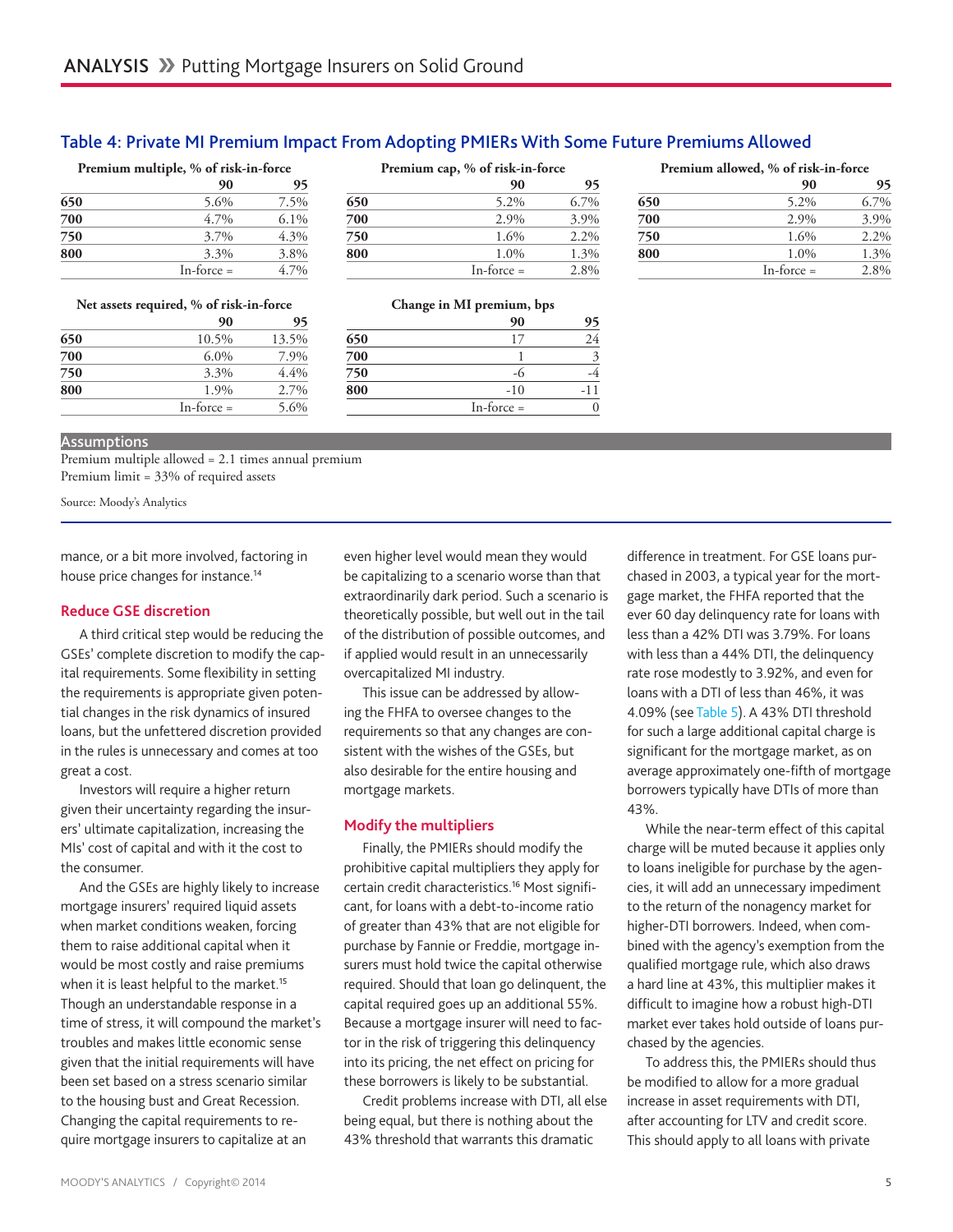|          |                |                   |                   |                   |                   |                   |                   |                   |       | Share of \$ volume |                 |
|----------|----------------|-------------------|-------------------|-------------------|-------------------|-------------------|-------------------|-------------------|-------|--------------------|-----------------|
|          | <b>ALL DTI</b> | DTI <sub>32</sub> | DTI <sub>34</sub> | DTI <sub>36</sub> | DTI <sub>38</sub> | DTI <sub>40</sub> | DTI <sub>42</sub> | DTI <sub>44</sub> |       | $DTI546DTT5=46$    | with $DTI > 42$ |
| Vintage: |                |                   |                   |                   |                   |                   |                   |                   |       |                    |                 |
| 1997     | 4.44           | 3.27              | 3.49              | 3.73              | 3.96              | 4.17              | 4.29              | 4.35              | 4.38  | 5.47               | 12%             |
| 1998     | 3.51           | 2.66              | 2.80              | 2.96              | 3.11              | 3.25              | 3.34              | 3.40              | 3.43  | 4.51               | 13%             |
| 1999     | 4.38           | 3.38              | 3.51              | 3.65              | 3.80              | 3.94              | 4.05              | 4.13              | 4.19  | 5.66               | 21%             |
| 2000     | 4.19           | 3.31              | 3.40              | 3.53              | 3.66              | 3.79              | 3.88              | 3.95              | 4.02  | 4.94               | 29%             |
| 2001     | 3.67           | 2.63              | 2.75              | 2.88              | 3.01              | 3.14              | 3.24              | 3.33              | 3.41  | 5.06               | 24%             |
| 2002     | 3.56           | 2.44              | 2.57              | 2.69              | 2.82              | 2.95              | 3.06              | 3.17              | 3.25  | 5.13               | 24%             |
| 2003     | 4.48           | 2.95              | 3.12              | 3.29              | 3.46              | 3.64              | 3.79              | 3.92              | 4.03  | 6.74               | 24%             |
| 2004     | 7.28           | 4.74              | 5.01              | 5.28              | 5.57              | 5.85              | 6.10              | 6.32              | 6.50  | 9.99               | 32%             |
| 2005     | 11.90          | 7.22              | 7.72              | 8.23              | 8.78              | 9.30              | 9.76              | 10.18             | 10.52 | 16.11              | 36%             |
| 2006     | 16.82          | 9.84              | 10.51             | 11.22             | 11.94             | 12.71             | 13.39             | 14.02             | 14.55 | 22.65              | 40%             |
| 2007     | 21.21          | 10.56             | 11.42             | 12.33             | 13.31             | 14.34             | 15.35             | 16.32             | 17.12 | 30.32              | 43%             |
| 2008     | 9.41           | 3.77              | 4.16              | 4.57              | 5.02              | 5.52              | 6.04              | 6.53              | 6.99  | 16.09              | 38%             |
| 2009     | 1.06           | 0.49              | 0.52              | 0.56              | 0.60              | 0.65              | 0.70              | 0.74              | 0.78  | 2.59               | 24%             |

### Table 5: Ever 60 Day and Over Delinquency Rate by Debt-to-Income

*For Fannie/Freddie loans, %*

Sources: FHFA, Moody's Analytics

mortgage insurance, regardless of whether the loan is funded by the government or private sources.

### **Two additional suggestions**

In addition to these steps to mitigate the cost and procyclicality of the requirements, we would suggest two further modifications. As drafted, the PMIERs currently set a minimum RTC of 18-to-1. While this is appropriate for the traditional risk taken above 80% LTV, it is excessive for risk taken further down the LTV spectrum, and will render deeper risk-sharing transactions noneconomical. We would thus recommend scaling the RTC floor for risk taken below 80% LTV.

The requirements should also be modified to provide a clearer process for capital relief for reinsurance. Reinsurance is an effective way for MIs to off-load some of their risk, but the requirements rely on an opaque approval process rather than clear standards, rendering the economics of the execution unnecessarily uncertain. The MIs should be encouraged to share their risk with other sources of capital, so the requirements should provide clearer capital relief

commensurate with the reduction in risk through these transactions.

### **Conclusions**

The proposed PMIERs are an important step toward putting the mortgage insurance industry on a solid financial footing. If the eligibility standards had been in place prior to the housing bust, with the egregious lending at the time the MIs would have been required to have a risk-to-capital ratio of closer 5-to-1. MI premiums and thus mortgage rates would have been measurably higher for the riskiest loans, which would have limited demand for these loans and likely slowed the market's swing into perilous territory that was its undoing. The housing bust would have been less severe, and the MI industry would have survived intact.<sup>17</sup>

Yet they were not in place, and as with many other industries in the housing finance system during the crisis, the MI industry stumbled mightily. Though the industry has done a good deal to improve its financial condition since, it is still not as strong as it should be, causing the GSEs, lenders and policymakers to think twice before leaning on it to take on more risk.

The PMIERs thus come at a critical moment. The housing finance system needs to bring in more private capital ahead of the taxpayers' risk and needs to find ways to expand lending to those without the wealth to put down large down payments. That is, it needs a healthy and reliable mortgage insurance industry. And the PMIERs are well-designed to provide precisely that.

The proposed rules are not without their faults, though. As drafted they would make the housing finance system more cyclical and expensive than it needs to be, with those at the edges of the credit box impacted most. With some modest changes, however, these negative effects can be reduced significantly. Indeed, the pricing impact of the requirements would be negligible if the GSEs remove the premium they currently place on MI lending to cover the risk that the MI will not be in a position to pay if the loan goes into default. That is perhaps a useful marker of the ultimate success of the requirements, indicating that the housing finance system finally takes the mortgage insurance industry to be strong enough to take on the risk.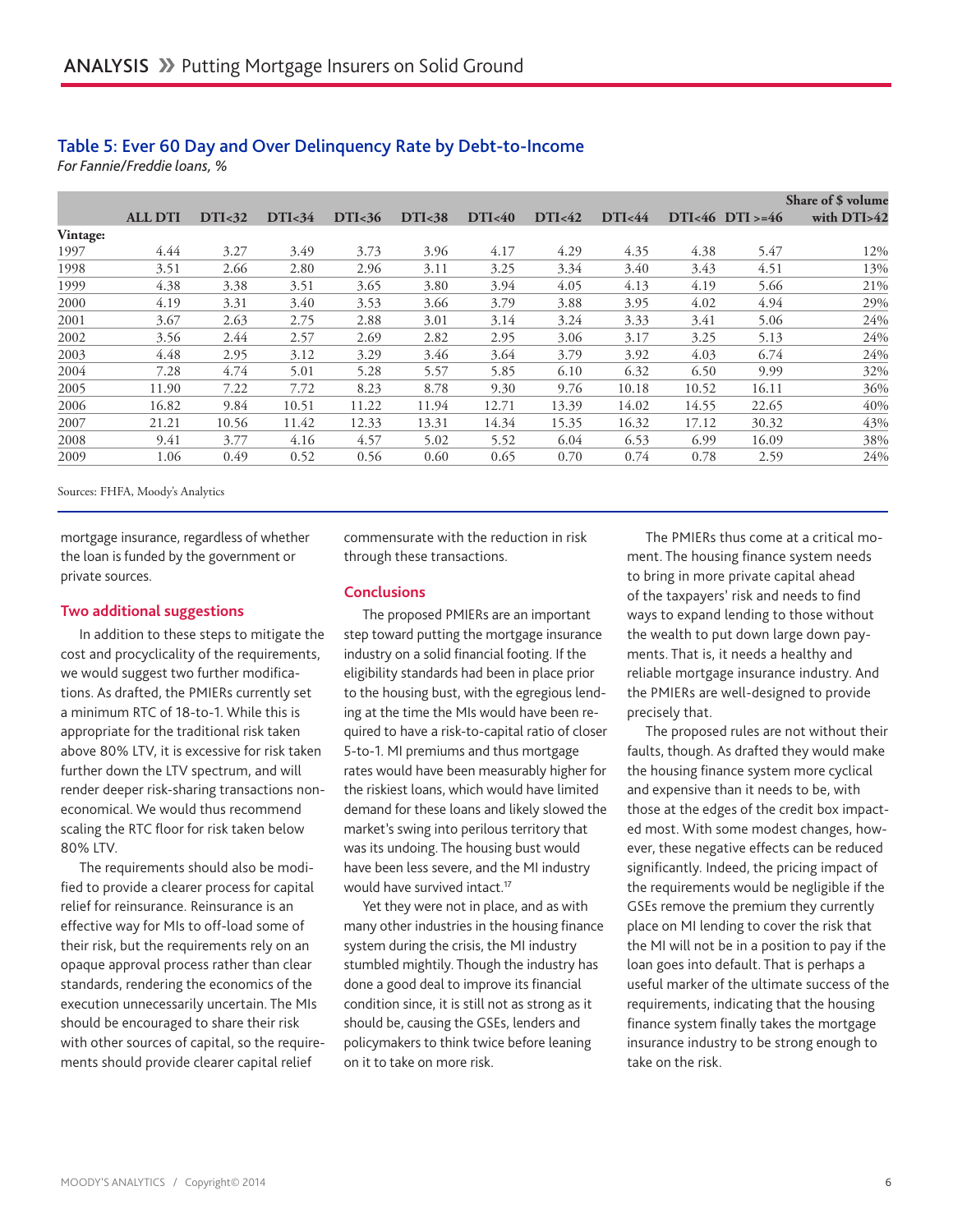### **Endnotes**

- 1 State agencies are also updating their regulations of the MI industry via the [NAIC Working Group](http://www.naic.org/committees_e_mortgage_guaranty_insurance_wg.htm) effort to update the Mortgage Guaranty Insurance Model Act. The updated Model Act will include provisions very similar to the PMIERs on operational issues and a capital standard which relies on a modeling approach that includes premium recognition, seasoning, and a more self-conscious effort to avoid pro-cyclicality.
- 2 Since the MIs generally cover 25% of the loss on a defaulted mortgage loan with a 90% LTV, risk-in-force is approximately one-fourth of the insurance-inforce, which currently is just under \$700 billion.
- 3 This is different from the current definition of risk-to-capital, which also includes premium receivable (effectively the most recent month's premium collected by mortgage servicers but not yet passed along to insurers), deferred tax assets, and all investments in affiliated entities are counted.
- This is derived by applying Table 3 of the draft PMIERS to a MI loan portfolio that would exist in a typical or equilibrium housing and mortgage market.
- 5 This Table 5 of the draft PMIERs. To provide some cushion against breaching the required 12:1 RTC, MI companies would likely operate at closer to an 11:1 RTC.
- 6 This is consistent with the distribution of nonperforming loans for the industry in the early 2000s prior to the housing bubble and bust. The current distribution of nonperforming loans for legacy MIs implies a closer to 75% capital charge, which reflects the fact that delinquencies on recent vintages are low and these are smaller vintages, but they remain high on vintages originated during the housing bubble.
- 7 New mortgage insurance companies include Essent and NMI. Arch is a new entrant to the MI industry via its acquisition of legacy MI CMG. Legacy mortgage insurance companies currently operating include Genworth, MGIC, Radian and United Guaranty.
- 8 The spreadsheet calculator used to derive the mortgage insurance premium impacts of the PMIERs is available upon request.
- 9 This assumes that the GSEs do not alter their guarantee fees and loan-level pricing adjustments, and that the FHA maintains its current insurance premiums.
- 10 There has been some suggestion that the enterprises themselves may not interpret some of the provisions strictly. For instance, some have suggested that they may not treat the multipliers for delinquent loans as additive to the capital requirements as initially determined. While this would make some economic sense, mitigating some of the issues we have raised, it would be inconsistent with the text as written. The FHFA and GSEs need to clarify any adjustments to their intended rules in the language itself, to ensure that they are applied as intended.
- 11 The principle of using future premiums toward the capital of financial institutions that take first loss mortgage credit exposure is used in the Johnson-Crapo housing finance reform legislation.
- 12 Four premium renewals is a conservative assumption, particularly in a stress scenario when persistency will be higher given fewer home sales and less MI cancellation.
- 13 The three MIs put into runoff by state regulators during the housing bust include PMI, [RMIC](http://www.rmic.com/ratesguides/releasenotes/Documents/Final%20Order%206-27-14.pdf) and Triad Guaranty. RMIC resumed paying its claims in full on July 31, 2014, reducing deferred payment obligations to approximately \$1.25 billion.
- 14 The FHFA purchase house price index would be the most suitable measure for this purpose.
- 15 The Fed's CCAR test potentially suffers a similar problem. Unlike the PMIERs, which provide explicit capital requirements, the capital required under the CCAR varies with the new stress scenarios applied each year. Over the past three years, 2011 to 2013, the CCAR severe-adverse scenario has been similar, but it could change, most likely becoming tougher when the economy weakens again. Financial institutions would be required to raise more capital when it would be most costly to do so, making the CCAR stress test procyclical.
- 16 These factors are provided in Table 3A of the draft PMIERs. An additional problem with Table 3A is that the MIs may not know a loan's eligibility status for the various exemptions (GSE, FHFA, etc.). The PMIERs place an extraordinary burden on the MIs to determine that information, which often is not known at the time of the application for insurance. By PMIERs rules, if the MIs do not have sufficient information to determine whether to apply the factor or not, then we must apply the factor. The GSEs should be required to tie the factors to their model results, and the factors should apply regardless of GSE eligibility.
- 17 Since the housing bust in 2008, mortgage insurers have paid out \$46 billion in claims and owe an additional \$2 billion in deferred payment obligations as of the end of 2013. This is equal to approximately 5% of the nearly \$1 trillion in mortgage insurance-in-force at the time. Given a 25% insurance coverage ratio, this translates into a loss of 20% of risk-in-force. This is equivalent to the 5:1 risk-to-capital ratio that the MI industry would have had to maintain under PMIERs given the quality of the lending at the time.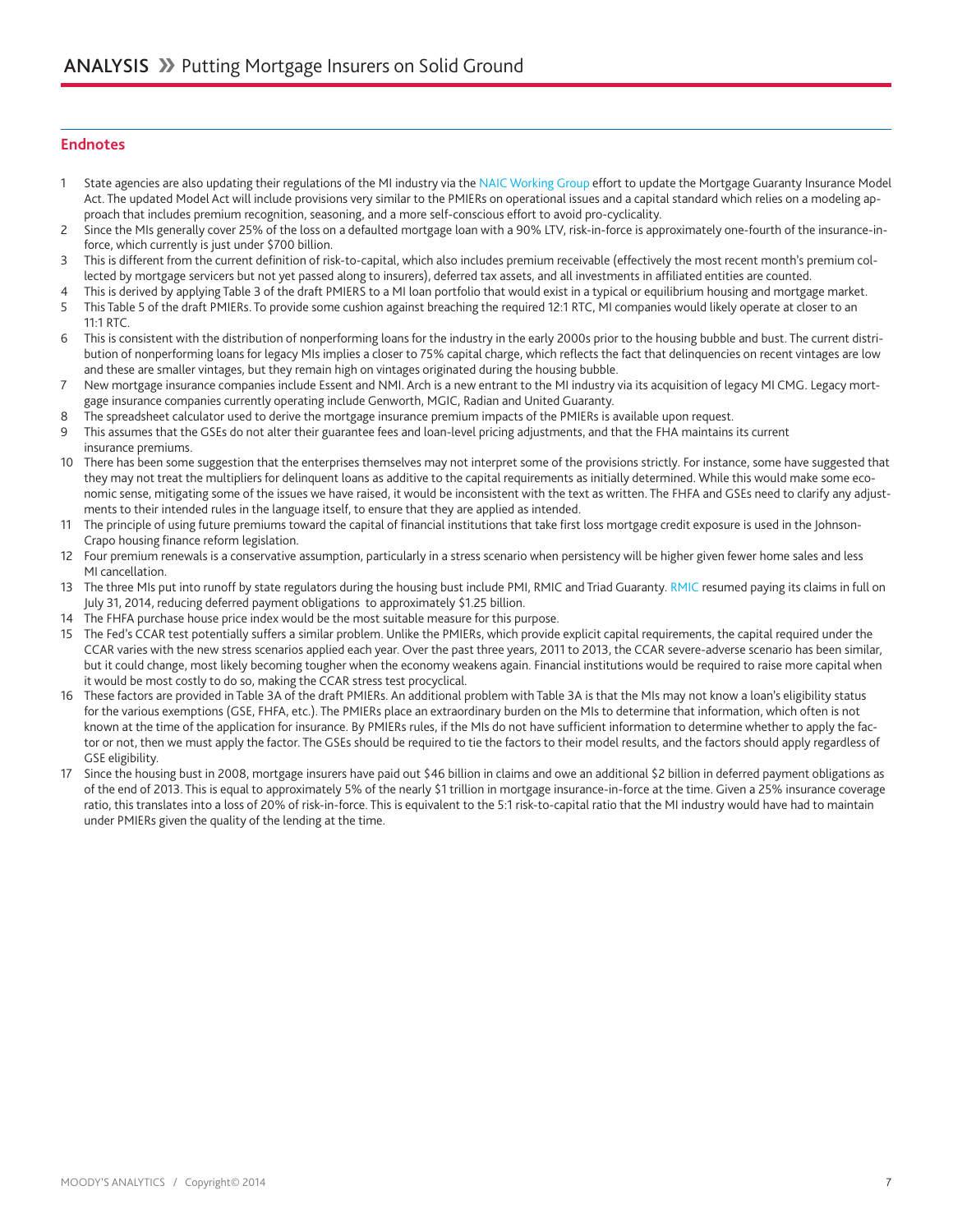## About the Authors

### Mark Zandi

Mark M. Zandi is chief economist of Moody's Analytics, where he directs economic research. Moody's Analytics, a subsidiary of Moody's Corp., is a leading provider of economic research, data and analytical tools. Dr. Zandi is a cofounder of Economy.com, which Moody's purchased in 2005.

Dr. Zandi's broad research interests encompass macroeconomics, financial markets and public policy. His recent research has focused on mortgage finance reform and the determinants of mortgage foreclosure and personal bankruptcy. He has analyzed the economic impact of various tax and government spending policies and assessed the appropriate monetary policy response to bubbles in asset markets.

A trusted adviser to policymakers and an influential source of economic analysis for businesses, journalists and the public, Dr. Zandi frequently testifies before Congress on topics including the economic outlook, the nation's daunting fiscal challenges, the merits of fiscal stimulus, financial regulatory reform, and foreclosure mitigation.

Dr. Zandi conducts regular briefings on the economy for corporate boards, trade associations and policymakers at all levels. He is on the board of directors of MGIC, the nation's largest private mortgage insurance company, and The Reinvestment Fund, a large CDFI that makes investments in disadvantaged neighborhoods. He is often quoted in national and global publications and interviewed by major news media outlets, and is a frequent guest on CNBC, NPR, Meet the Press, CNN, and various other national networks and news programs.

Dr. Zandi is the author of *Paying the Price: Ending the Great Recession and Beginning a New American Century*, which provides an assessment of the monetary and fiscal policy response to the Great Recession. His other book, *Financial Shock: A 360º Look at the Subprime Mortgage Implosion, and How to Avoid the Next Financial Crisis*, is described by the New York Times as the "clearest guide" to the financial crisis.

Dr. Zandi earned his B.S. from the Wharton School at the University of Pennsylvania and his PhD at the University of Pennsylvania. He lives with his wife and three children in the suburbs of Philadelphia.

### Jim Parrott

Jim Parrott is a senior fellow at the Urban Institute and owner of Falling Creek Advisors, which provides financial institutions with strategic advice on housing finance issues. Jim spent several years in the White House as a senior advisor at the National Economic Council, where he led the team of advisors charged with counseling the cabinet and president on housing issues. He was on point for developing the administration's major housing policy positions; articulating and defending those positions with Congress, the press and public; and counseling White House leadership on related communications and legislative strategy. Prior to his time with the NEC, Jim was counsel to Secretary Donovan at the Department of Housing and Urban Development. He has a JD from Columbia University School of Law, an MA from the University of Washington, and a BA from the University of North Carolina.

## Cristian deRitis

Cristian deRitis is a director in the Credit Analytics group at Moody's Analytics, where he develops probability of default, loss given default, and loss forecasting models for firms and industries; contributes to forecasts and analysis for CreditForecast.com; and writes periodic summaries of the consumer credit industry. His commentary on housing and mortgage markets, securitization, and financial regulatory reform often appears on the Dismal Scientist web site and in the Regional Financial Review.

Dr. deRitis' recent consulting work has included an evaluation of the efficacy and cost of the federal government's Home Affordable Modification Plan, and he is frequently consulted on credit risk modeling and measurement as well as housing policy. He helped develop the company's models to forecast the Case-Shiller and FHFA metropolitan house price indexes and is a regular contributor to the firm's Housing Market Monitor. Dr. deRitis also gives frequent presentations and interviews on the state of the U.S. housing, mortgage and credit markets.

In his previous work at Fannie Mae, Dr. deRitis supervised a team of economists who developed models of borrower default and prepayment behavior. He has published research on consumer credit and credit modeling as well as on the costs and benefits of community mediation. He received a PhD in economics from Johns Hopkins University, where he focused on the impact of technology on labor markets and income inequality. His bachelor's degree in economics is from the Honors College at Michigan State University.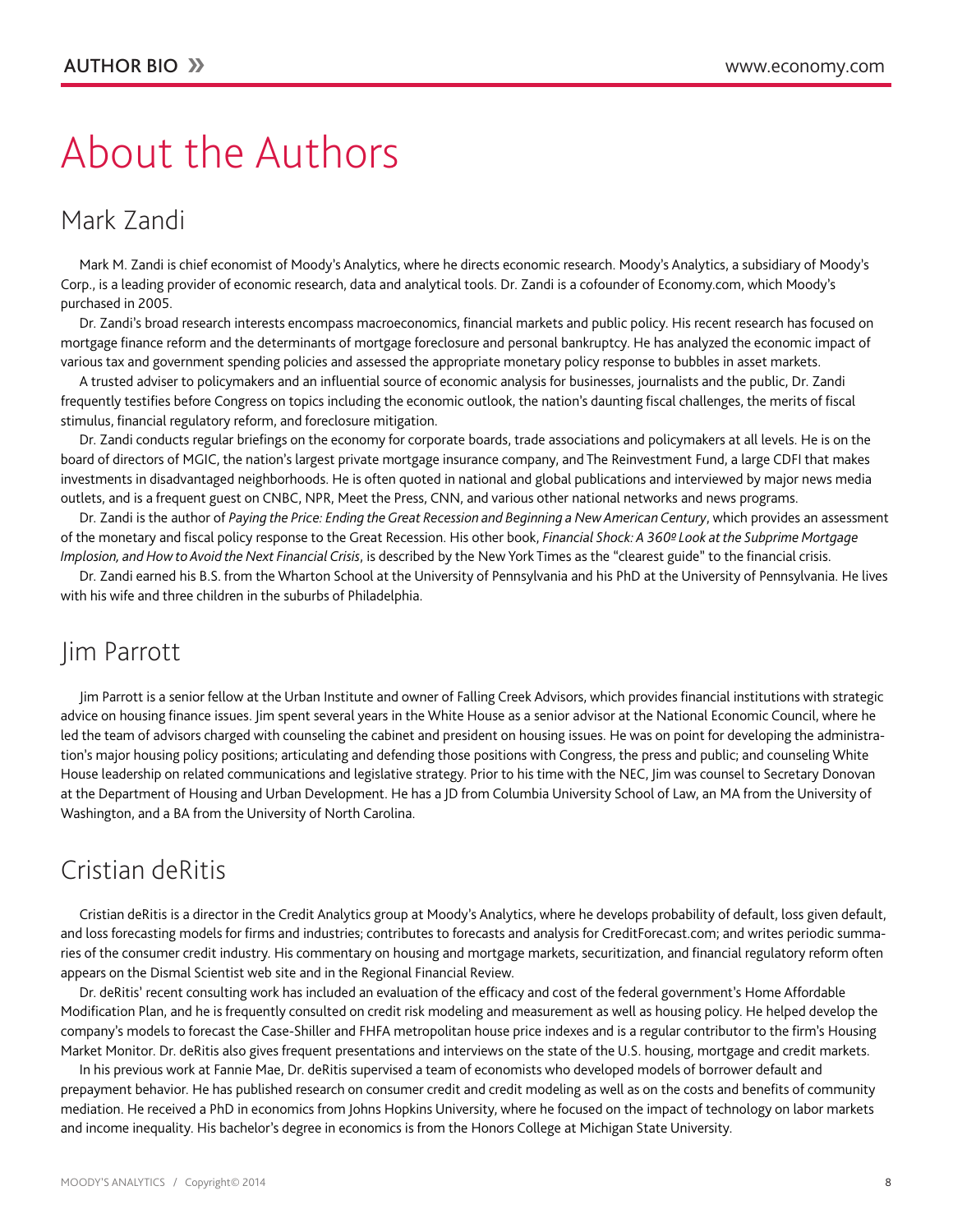## About Moody's Analytics Economic & Consumer Credit Analytics

Moody's Analytics helps capital markets and credit risk management professionals worldwide respond to an evolving marketplace with confidence. Through its team of economists, Moody's Analytics is a leading independent provider of data, analysis, modeling and forecasts on national and regional economies, financial markets, and credit risk.

Moody's Analytics tracks and analyzes trends in consumer credit and spending, output and income, mortgage activity, population, central bank behavior, and prices. Our customized models, concise and timely reports, and one of the largest assembled financial, economic and demographic databases support firms and policymakers in strategic planning, product and sales forecasting, credit risk and sensitivity management, and investment research. Our customers include multinational corporations, governments at all levels, central banks and financial regulators, retailers, mutual funds, financial institutions, utilities, residential and commercial real estate firms, insurance companies, and professional investors.

Our web periodicals and special publications cover every U.S. state and metropolitan area; countries throughout Europe, Asia and the Americas; the world's major cities; and the U.S. housing market and other industries. From our offices in the U.S., the United Kingdom, the Czech Republic and Australia, we provide up-to-the-minute reporting and analysis on the world's major economies.

Moody's Analytics added Economy.com to its portfolio in 2005. Now called Economic & Consumer Credit Analytics, this arm is based in West Chester PA, a suburb of Philadelphia, with offices in London, Prague and Sydney. More information is available at www.economy.com.

© 2014, Moody's Analytics, Inc. and/or its licensors and affiliates (together, "Moody's"). All rights reserved. ALL INFORMATION CONTAINED HEREIN IS PROTECTED BY COPYRIGHT LAW AND NONE OF SUCH INFORMATION MAY BE COPIED OR OTHERWISE REPRODUCED, REPACKAGED, FURTHER TRANSMITTED, TRANSFERRED, DISSEMINATED, REDISTRIBUTED OR RESOLD, OR STORED FOR SUBSEQUENT USE FOR ANY PURPOSE, IN WHOLE OR IN PART, IN ANY FORM OR MANNER OR BY ANY MEANS WHATSOEVER, BY ANY PERSON WITHOUT MOODY'S PRIOR WRITTEN CONSENT. All information contained herein is obtained by Moody's from sources believed by it to be accurate and reliable. Because of the possibility of human and mechanical error as well as other factors, however, all information contained herein is provided "AS IS" without warranty of any kind. Under no circumstances shall Moody's have any liability to any person or entity for (a) any loss or damage in whole or in part caused by, resulting from, or relating to, any error (negligent or otherwise) or other circumstance or contingency within or outside the control of Moody's or any of its directors, officers, employees or agents in connection with the procurement, collection, compilation, analysis, interpretation, communication, publication or delivery of any such information, or (b) any direct, indirect, special, consequential, compensatory or incidental damages whatsoever (including without limitation, lost profits), even if Moody's is advised in advance of the possibility of such damages, resulting from the use of or inability to use, any such information. The financial reporting, analysis, projections, observations, and other information contained herein are, and must be construed solely as, statements of opinion and not statements of fact or recommendations to purchase, sell, or hold any securities. NO WARRANTY, EXPRESS OR IMPLIED, AS TO THE ACCURACY, TIMELINESS, COMPLETENESS, MERCHANTABILITY OR FITNESS FOR ANY PARTICULAR PURPOSE OF ANY SUCH OPINION OR INFORMATION IS GIVEN OR MADE BY MOODY'S IN ANY FORM OR MANNER WHATSOEVER. Each opinion must be weighed solely as one factor in any investment decision made by or on behalf of any user of the information contained herein, and each such user must accordingly make its own study and evaluation prior to investing.